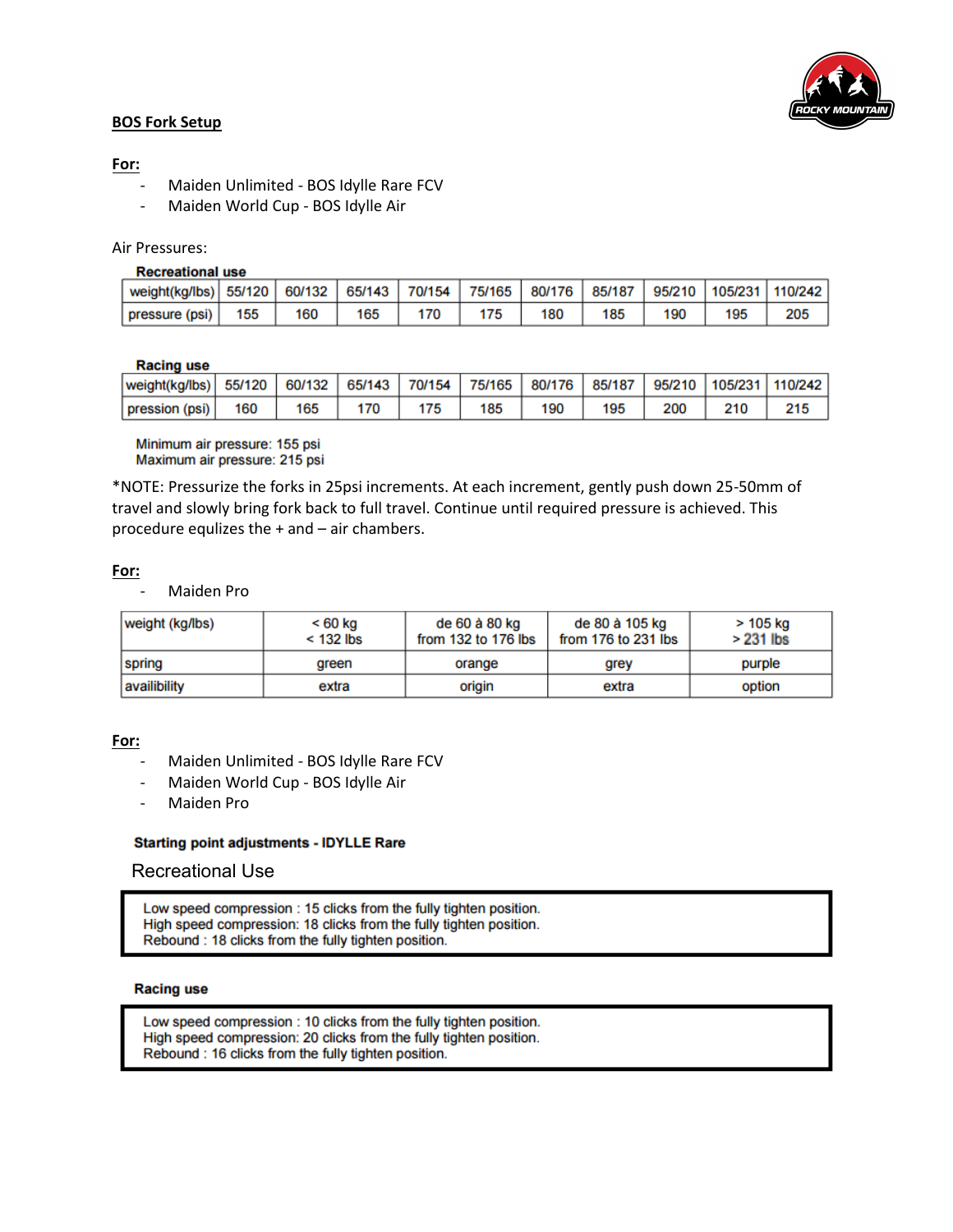The low speed compression adjustment seats at the bottom of the right hand leg using a flat head screwdriver(1-A).

The high speed compression adjustment seats at the bottom of the right hand leg using a 14mm 6 points socket wrench (1-B).

The rebound adjustment is on the top of the right hand tube using a flat screwdriver(2).

Always start from fully tighten position, then tighten down counting the clicks to adjust your settings.

Tighten (anticlockwise) = close / harden Undo (clockwise) = open / soften

\*NOTE: The fork settings start from the fully closed position